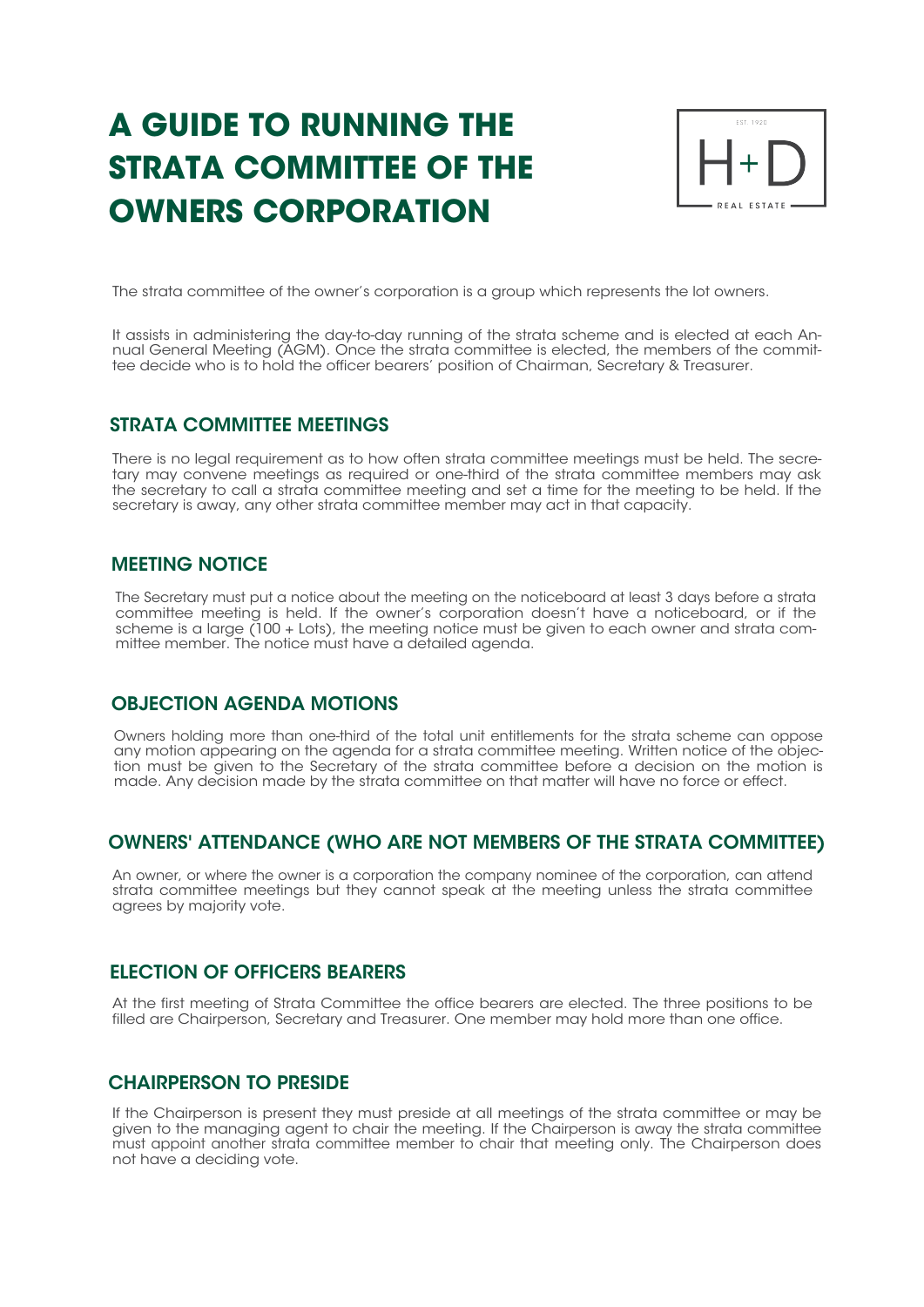

#### MEETING QUORUM

The quorum for a meeting is at least half of the members who are

# VOTING

Each strata committee member has one vote and must be financial to exercise this vote. If the strata committee member is not an Owner then the Owner that nominated them at the annual general meeting must be financial. The Chairperson does not have a casting vote under any circumstances. A decision on any motion at a strata committee meeting is made by a majority vote. A vote recorded as 50% in favor and 50% against results in the motion being lost.

The committee may also resolve to attend meetings by telephone or electronically. It is still necessary to issue an agenda and minute such meetings.

#### ADJOURNMENT OF MEETINGS

An strata committee meeting can be adjourned for any reason if a motion is passed at the meeting for the adjournment. Notice of when and where the adjourned meeting is to take place must be put on the noticeboard. If there is no noticeboard, a written notice must be given to each owner at least one day before the meeting.

#### NON-ATTENDANCE AT MEETINGS

A strata committee member can appoint another owner or company nominee, whether or not they are a member of the strata committee already, to vote for them at a strata committee meeting. This delegation must be approved by the strata committee.

#### VOTING IN WRITING

Unlike general meetings, the strata committee can vote in writing even though the meeting was not physically held. A notice of the meeting and copy of the agenda must be put on the notice board 3 days before the proposed meeting, or a copy of the notice and agenda given to each owner if there is no notice board.

Where a meeting is to be conducted in writing a notice and agenda must also be given to each strata committee member. A resolution approved in writing by the majority of strata committee members is valid even though an actual meeting was not held. These resolutions must be put in the minutes.

#### EFFECT OF DECISIONS

Any decision made by the strata committee is treated as a decision of the owner's corporation although there are some matters that the strata committee do not have the power to make (eg: raising levies). No individual strata committee member can make a decision for the owner's corporation. (Unless the strata committee is comprised of only one owner). In the event of a dispute between the owner's corporation and its strata committee, the decision of the owner's corporation prevails.

### **RESTRICTIONS**

Any owner's corporation can limit the powers of its strata committee if it so desires. The restriction of powers is considered at the annual general meeting.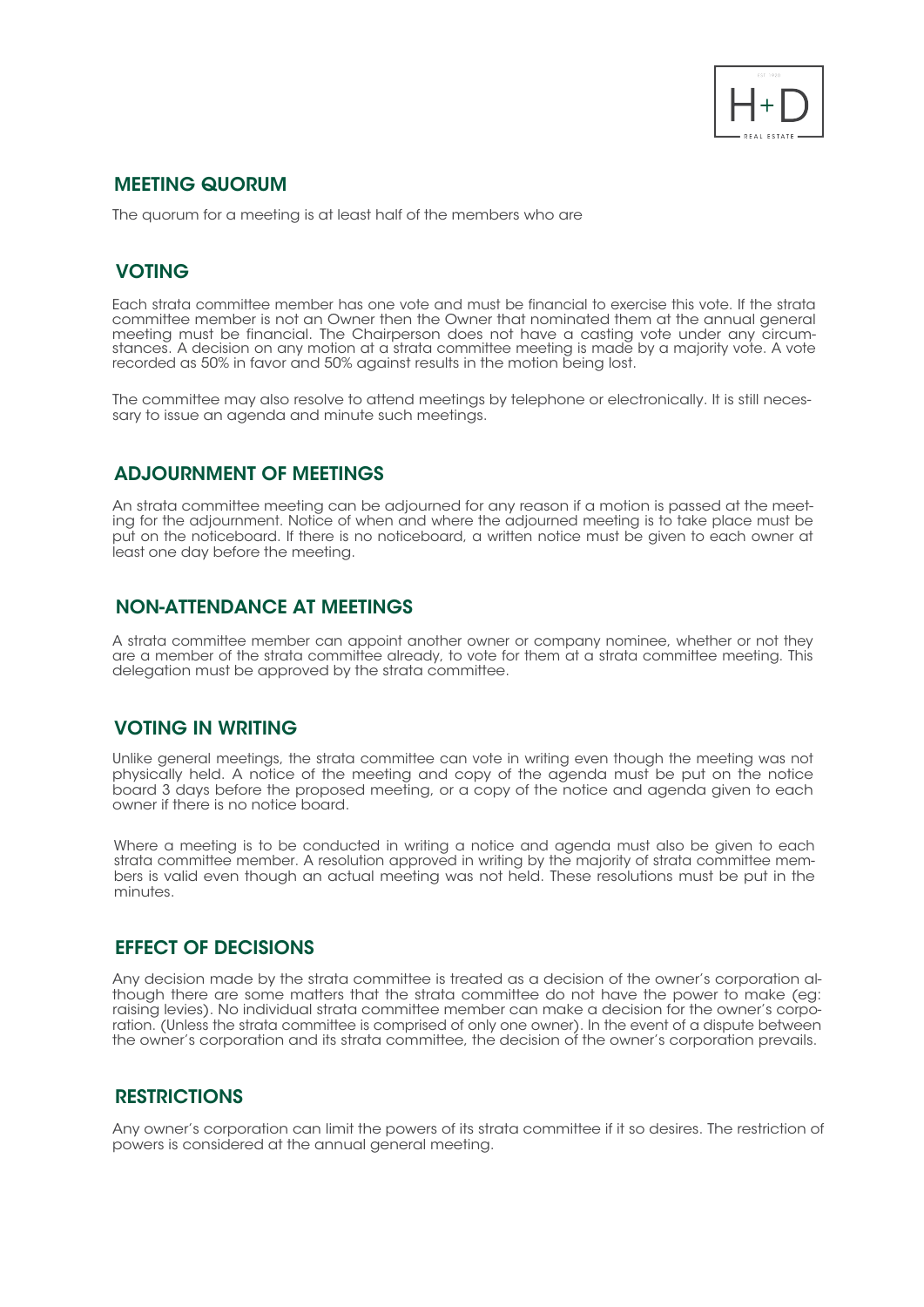

# RESTRICTIONS OF DECISIONS (LEGAL EXPENSES)

A decision of the owners corporation is required before the strata committee may commence or obtain legal advice on behalf of the owners corporation, except where the anticipated costs is less than \$3000 or in the event of emergency where the limitation is \$15,000.

## RESTRICTIONS OF DECISIONS (LARGE SCHEMES 100 + LOTS)

Unless authorised by resolution of the owner's corporation, the strata committee of large schemes cannot spend more than 10% above the budgeted item for any item, except in an emergency.

Specific emergencies include burst or blocked sewer pipes, serious fire or storm damage, electricity or security failures and serious glass breakages. A minimum of two quotes must also be obtained for works over \$30,000.

#### MINUTES OF MEETINGS

There are three ways the strata committee minutes can be made available:

- A copy can be given to each owner within seven days of the meeting, or
- A copy can be put on the noticeboard within seven days and must stay there for at least 14 days (but not if the scheme is a large one).
- Online portal

Where there is no noticeboard the strata committee must give a copy of the minutes to each owner within seven days.

# VACATING POSITIONS ON THE STRATA COMMITTEE

Any member may resign from the Strata Committee at any time. This must be done in writing. The Owner's Corporation is required to fill any vacancy which occurs. The committee has the power to select the candidate.

If a member sells their property during the term of their appointment their position on the strata committee is automatically extinguished upon transfer of ownership

A member can only be removed from office by special resolution of the Owner Corporation at a general meeting (or by order of the Tribunal).

#### POWERS AND DUTIES OF THE CHAIRPERSON, SECRETARY AND TREASURER

(Please note that the strata manager is usually delegated many of these duties by the Owners Corporation.)

The duties of the Chairperson of an owner's corporation include:

- preside at meetings
- conduct meetings
- decide on issues relating to voting and procedure